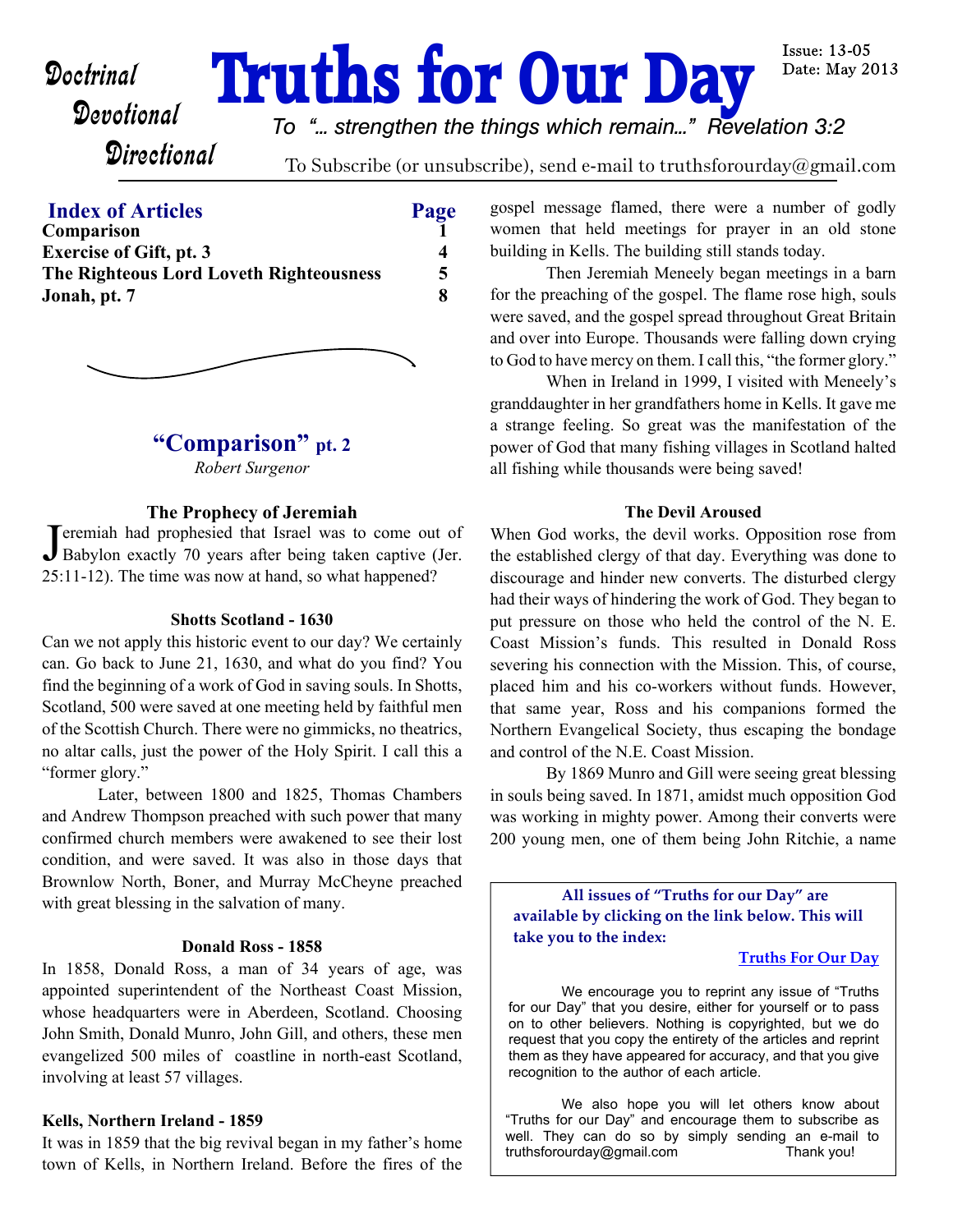well known to most of us. No scriptural assembly had yet been formed, consequently the new converts were directed back to their denominational church to be taught. This sad affair drove Donald Ross and his companions to their knees in prayer, seeking divine guidance from God as to what to do. The answer came. The preachers themselves came to realize the truth of believer's baptism, and submitted to the divine ordinance.

 Following this, they then began to teach their converts the same, and hundreds submitted to the teaching and obeyed the Lord in baptism. Of course this greatly aggravated the religious world, and the clergy mocked and ridiculed these men with such "strange" ideas. However, as the opposition grew, so did the distance between the faithful evangelists and their converts with the established religious system of that day. That was a step in the right direction.

#### **The First Breaking of Bread**

It was in a carpenter's shop in Old Rayne, Scotland, that the evangelists and many new believers met for prayer and the study of the God's Word. They soon learned the truth of gathering solely to the name and Person of the Lord Jesus Christ. Acting upon their newly learned truth, they remembered the Lord in the breaking of the bread. John Ritchie was present at that memorable meeting. Soon, assemblies sprang up throughout Scotland and Northern England.

#### **The Truth Reaching Canada**

In 1871 the truth of gathering unto the Lord's name reached Ontario, Canada, through Donald Monro. The gospel was proclaimed in Parkhill and Forest and a great number were saved. The following year, 1872, an assembly was planted in Parkhill, and the following year assemblies were planted in Forest and Lake Shore.

From there the fires of truth reached out to Hamilton, Clyde, Toronto and London, Ontario. God was definitely moving. Soon brethren reached out to Detroit, in the USA, and saw God working with them throughout the State of Michigan.

#### **The Maritime Provinces**

As time moved on, John Knox McEwen was found laboring in the Maritime Provinces, John Smith in Cleveland, John Gill in Boston, Donald Ross in Chicago, Kansas City, and the United States West Coast. Assemblies were also being planted across the Canadian Prairies, Vancouver and the West Coast of Canada. John Blair invaded Iowa and along with Oliver Smith, saw a mighty work done for God.

These men were not "Carpet Slipper" preachers, nor "Gentlemen" preachers, but were rather hard working laborers in the gospel. Thus we have the history of a great truth revived, namely, owning no ecclesiastical name, but simply gathering to the name and the Person of the Lord Jesus Christ. This was, "the former glory," of assembly history.

#### **Great Italian Work - 1893**

Also, consider the great Italian work, mainly in New England. In 1893 there was an assembly planted in Hoboken, New Jersey, and Brooklyn, New York. These were the first Italian assemblies planted in this country.

#### **Ten Assemblies Established**

In 1928 an assembly was planted in Danbury; in 1929, one in Bristol; in 1931, another in Hartford; in 1933 one in New Rochelle, and Poughkeepsie, New York; then another in 1934 in South Brooklyn; followed by another in 1935 in Methuen; then in 1938, one in Worchester; then another in 1941, in East Boston; and in 1942, another assembly in Springfield. This was the result of immigrant Italian men with a burning desire to make Christ known in the preaching of the gospel in tents, store fronts, and homes.

#### **Caesar Patrizio – Louis Rosania**

On one occasion, when Caesar Patrizio and Louis Rosania were preaching in their tent in Philadelphia, brother Patrizio wrote to Charles Keller that he was suffering from pains in his back, and was thinking of re-opening a tailor shop. Brother Keller wrote back and warned him that if the Lord had called him into His work, and he returned to secular work, that the Lord would not only give him more pain in his back, but that he would also break it.

Cesare Illuminati was a staunch socialist and agnostic, and certainly had no regard for the gospel. One day, a friend named Matthew Brescia invited him to come with him to a tent to hear brother Patrizio. Illuminati laughed and mocked, but brother Brescia kept on insisting that he go with him. Filling his coat pockets with stones to hurl at the preacher, Illuminati finally consented to go. He purposed to throw the stones at Patrizio, if Patrizio said anything he didn't like. Sitting up front Illuminati listened intently. He had been a prodigal son in his youth, and low and behold, this was Patrizio's message - the prodigal son in Luke 15. At first Illuminati was furious, but he continued to listen. He began to wonder who told the preacher all about himself. Fear overcame him, and after the meeting, he rushed to brother Patrizio and demanded to know who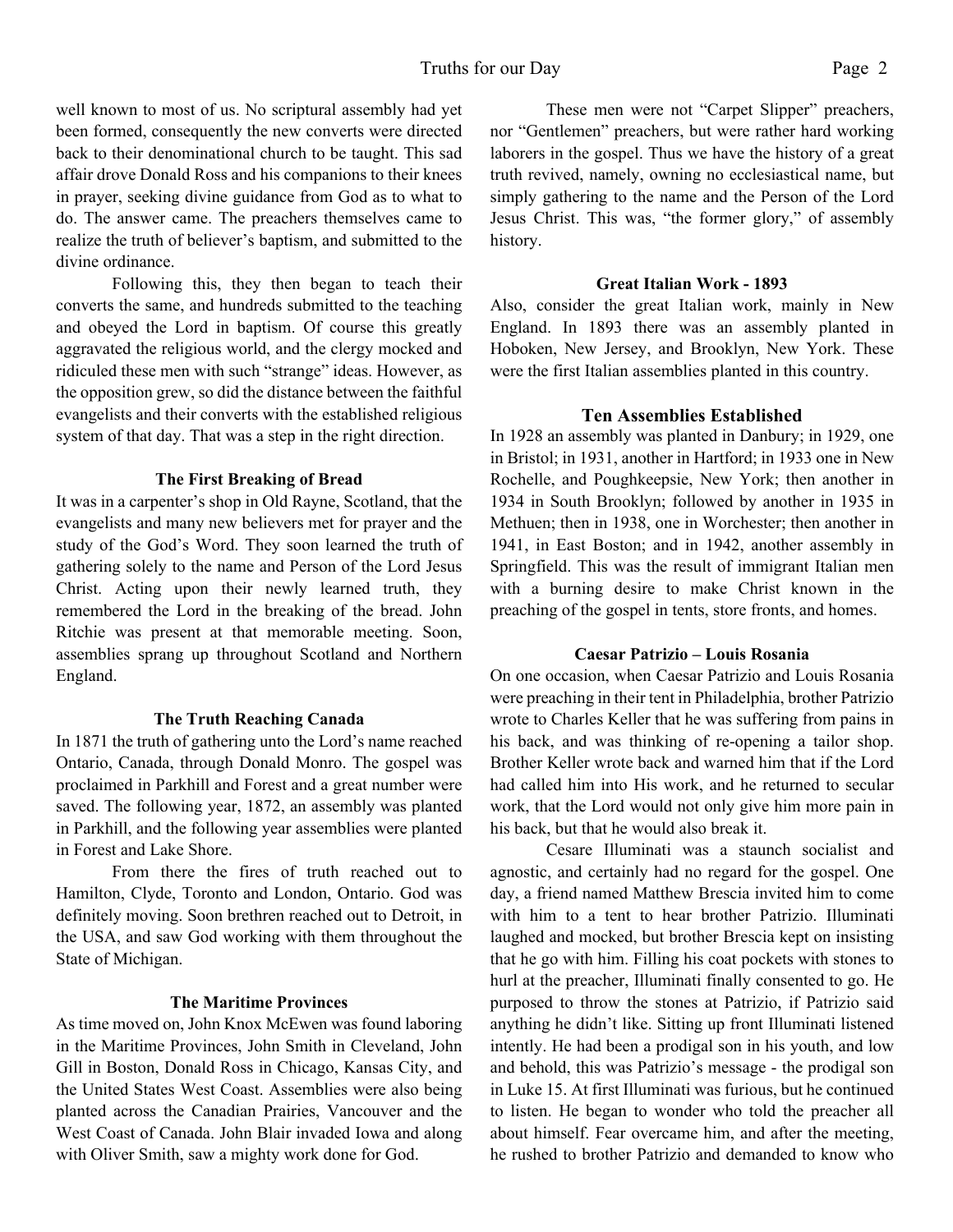told him all about himself. Patrizio assured him that he had never seen him before and that nobody had ever mentioned him to him. Illuminati went home that night, convicted that it was God that had been speaking to him. Shortly after, he was saved.

This was characteristic of those godly Italian evangelists. They waited entirely on God for everything. They looked to God to tell them where to preach, what to preach, and how long to continue preaching where they were.

#### **Various Gifts of Italian Preachers**

Rocco Cappiello was not a platform preacher, but he was a tireless plodder, laboring door to door and handing out thousands of gospel tracts. Louis Rosania was a man that could win an enemy through his personality. He was a tremendous personal worker and effective evangelist. Caesar Patrizio was a personal worker, and also a man that could teach Roman Catholic converts the right ways of the Lord relative to gathering to the Lord's name. Francis Carboni and Frank Pizzulli were expositors of the Word, and ably taught the saints divine truths.

Of course as this work continued, there was persecution. Most of the converts were immigrants from Italy and had been Roman Catholics. The faithful Italian laborers were hated by the clergy. On occasions, some slept in their gospel tents to keep their tent from being damaged or burned.

On one occasion in 1946, Frank Pizzulli and Louis Rosania pitched their tent in Mechanicville, N.Y., and blessings were seen. Satan was angry, as he always is when God is working in salvation. The Chief of Police, together with the local Catholic priest, ordered the property owner to have the gospel tent removed from his property. Consequently, the brethren found another lot to pitch their tent. Then the Chief of Police ordered that no tracts or leaflets could be distributed. However, the brethren went to the State Capital in Albany, and the Attorney General had the Police Chief's demand reversed, much to his embarrassment.

God continued to work, many souls were saved and baptized, and on the first Lord's Day of December an assembly was planted. Then in January, ten more were baptized and added to the assembly, which brought the number up to 36 in the fellowship. If new converts convinced the brethren that they were saved, by their testimony and their life, then they were baptized, and immediately brought into the assembly. As William Warke once said, "If they are fit for the waters of baptism, then they are also fit for assembly fellowship." I take that concept to be correct. If brethren are totally convinced that a soul is truly saved, and worthy to be baptized, then after they are baptized, what is the object in keeping them from the fellowship of the assembly any longer? If they see the truth of the assembly, what is further waiting supposed to accomplish? Furthermore, where can one find the scripture to condone further waiting? They can't!

#### **A Parallel in Israel's History**

Thus in the work of establishing assemblies in Canada, and the USA, and the work of establishing testimonies among the Italians, we see a parallel in Israel's history. At the call of God almost 50,000 Jews left Babylon and went back to the place where the Lord had chosen to place His name. The journey was long, about 600 miles, and at an average of eight and one half miles a day, it took them four months. It was a dangerous journey that involved bands of robbers along the way, but they committed themselves to the providential care and protection of their God.

Finally arriving in Jerusalem, the first thing they considered necessary was to establish communications with their God, thus they immediately built an altar and offered sacrifices thereon. Scripture tells us, *"As it is written in the law of Moses the man of God*" (Ezra 3:2). Their form of worship was based on the Word of God, not on their intellectualism or wisdom. That would never do. Is it not true, that the so-called worship that we see in Christendom, is based mostly on men's ideas, rather than on "what saith the Lord?"

 Being the seventh month, they also kept the *"Feast of Tabernacles, as it is written."* Now that is important "as it is written." I trust that we, in the assemblies today can say the same thing in all that we do, namely, "it is written." The "gathered out" brethren used to be known as "the men of the Book," but I am afraid that in recent years that description of us would be a misnomer. This is sad to confess, but true.

There would be the continual burnt offerings, also two goats, 14 rams, 71 young bullocks, and 155 lambs, but when we look back to the dedication of Solomon's Temple we find 22,000 oxen, and 120,000 sheep offered! That was the former glory! However, it was a great day, for many there had never offered an offering to the Lord. This was a first and a glorious occasion for them.

When the assemblies commenced in this land, over 140 years ago, for the first time, believers were able to worship as priests in a corporate way, with no presiding clergyman to conduct the order of the gathering. Later when conferences were initiated among the assemblies, there were no presiding clergy dictating to the speakers when to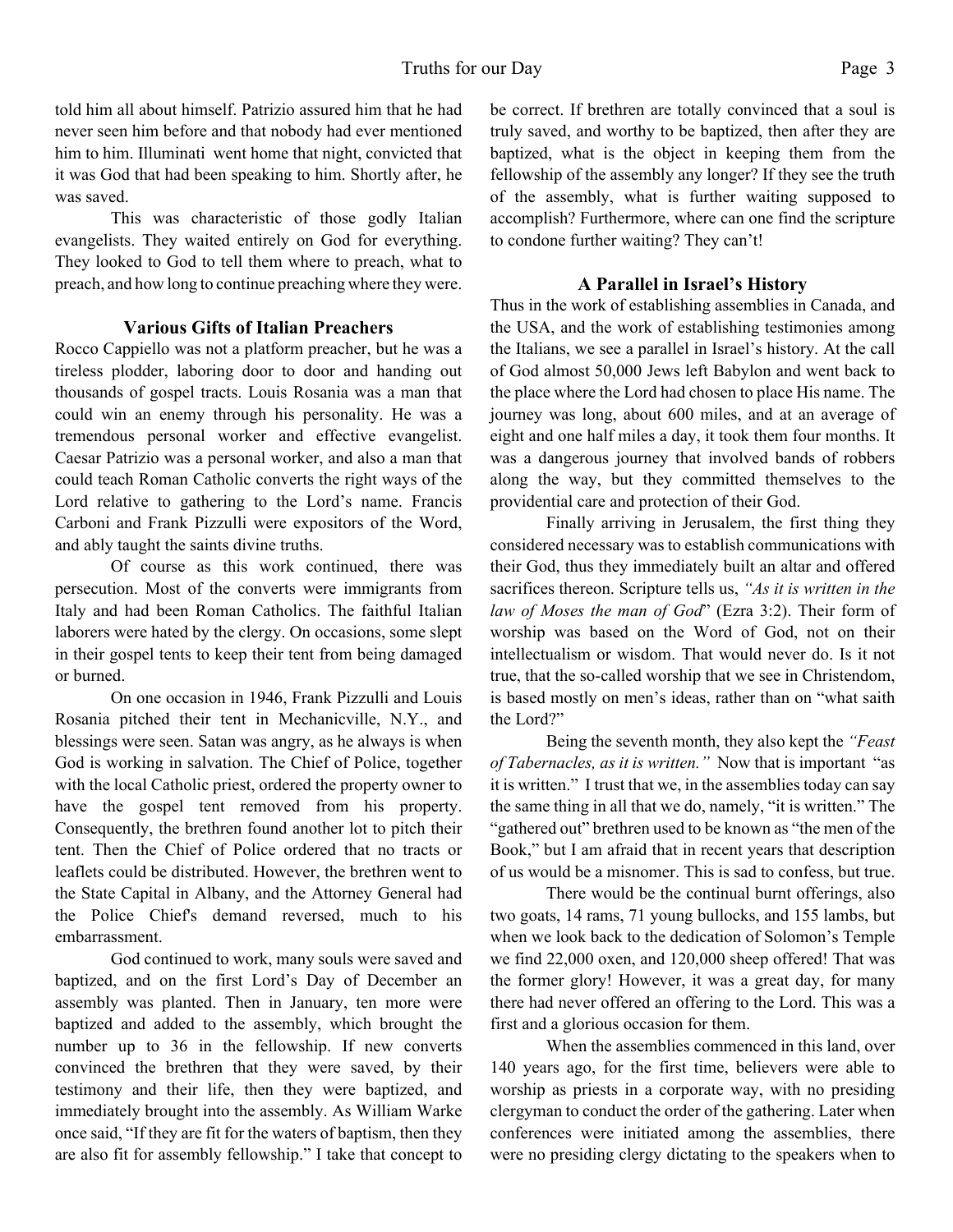rise, what to preach, and when to stop. All was left to the guidance of the Holy Spirit. In some assemblies this "former glory" has been relinquished for a more modern way of doing things, to our shame.

In regards to the setting up of the altar it is encouraging to see the attitude of this remnant upon settling back in the land. A pure priesthood was established. There were those who *"sought their register among those that were reckoned by genealogy, but they were not found: therefore were they, as polluted, put from the priesthood*" (Ezra 2:62).

Then we read that the chief of the fathers *"gave after their ability unto the treasure of the work"* (vs. 69). Thus we see self sacrifice and devotion to the work that was about to commence.

How beautiful to see in Ezra 3:1, that *"the people gathered themselves together as one man in Jerusalem."* This reveals the unity of those who had returned to the place of the Name.

Having set the altar on its bases, *"they kept also the feast of tabernacles, as it is written, and offered the daily burnt offerings by number, according to the custom, as the duty of every day required"* (vs. 4). Thus the word of God was given its rightful place as their guide.

All of this reminds us of the high spiritual tone of a former year when the assemblies gathered unto His name commenced. There was a pure priesthood, willing sacrifices for the cause were common, and there was a godly unity, and complicit obedience to the word of God. Everything the early brethren did, they had a "thus saith the Lord" for it. That was the former glory.

#### **Successful Adversaries**

However, there were adversaries in Zerubbabel's day, and consequently the construction of the temple ceased, much to their shame. For sixteen years the foundation lay with nothing built upon it. It seems that the problem was that they began to think more about themselves, than the testimony of God. Oh, they worked, but the work was all for themselves. They built themselves houses, which was necessary, but even cieled the walls of their dwellings, which seems to me to be a luxury. This indifference lasted for 16 years, to their shame. *(Continued)*

Some people want an assembly to be a social center for youth, rather than a testimony for truth.

### **Exercise of Gift, pt. 3**

*William Rogers* (Excerpted from "Notes on St. Paul's Epistle to the Corinthians")

 $\sum$  / e have seen how in vs. 15, 16 of this 12th chapter, Paul warns those possessed of what they look upon as lesser gifts, against being jealous of such as have greater ones. Yet there is another side to this matter, as we must realise when we note that the final exhortation of the chapter runs, *"Covet* (R.V. 'desire') *earnestly the best* (R.V. "greater") *gifts.*" Clearly there is a right kind of coveting as well as a wrong kind. The latter takes the form of envying others, while the former takes that of striving to make progress in our lives, and is illustrated by the Apostle's injunction to Timothy, *"Neglect not the gift that is in thee . . . that thy progress may be manifest to all."* 1 Tim. 4:14, 15  $(R.V.)$ .

This exhortation of v. 31 teaches us that gift is not a permanent and stationary thing, of which each gets a certain quantity to begin with, that may be neither added to nor diminished afterwards.

The command to *"desire earnestly the greater gifts"* implies that they are obtainable; and this IS emphasized by its repetition in almost the same words at ch. 14:1, where the subject is resumed, after the long parenthesis on the importance of love which occupies ch. 13, with the exhortation, *"Desire spiritual gifts, but rather that ye"all may prophesy."*

The latter is followed by a passage designed to show that "prophecy" is a greater gift than is "speaking with tongues" ; and then at the end of the chapter we yet again find the words, *"Covet* (R.V. 'desire earnestly,' as in v. 1 and ch. 12:31) *to prophesy, and forbid not to speak with tongues."* It is therefore quite evident that, by prayer and exercise, gift may be developed and increased.

We have spoken of the 13th chapter as a parenthesis, but that in no wise lessens its importance and significance. It not only supplies the lubricating oil to the machinery of ch. 12, ere it comes into action in ch. 14; but also furnishes the true antidote to all the evils wherewith the church of Corinth was ravaged. It has already been pointed out that the phrase, *"Love envieth not"* (ch. 13:4), stands over against the jealousy of ch. 12:15, 16, and *"Love vaunteth not itself"* over against the pride of ch. 12:21. In like manner we may add that the love which *"is not puffed up"* would have left no room for the party spirit of ch. 1:12, etc.; the love that *"rejoiceth not in iniquity"* would have S. Maxwell prevented their complaisant tolerance of the evil thing in ch.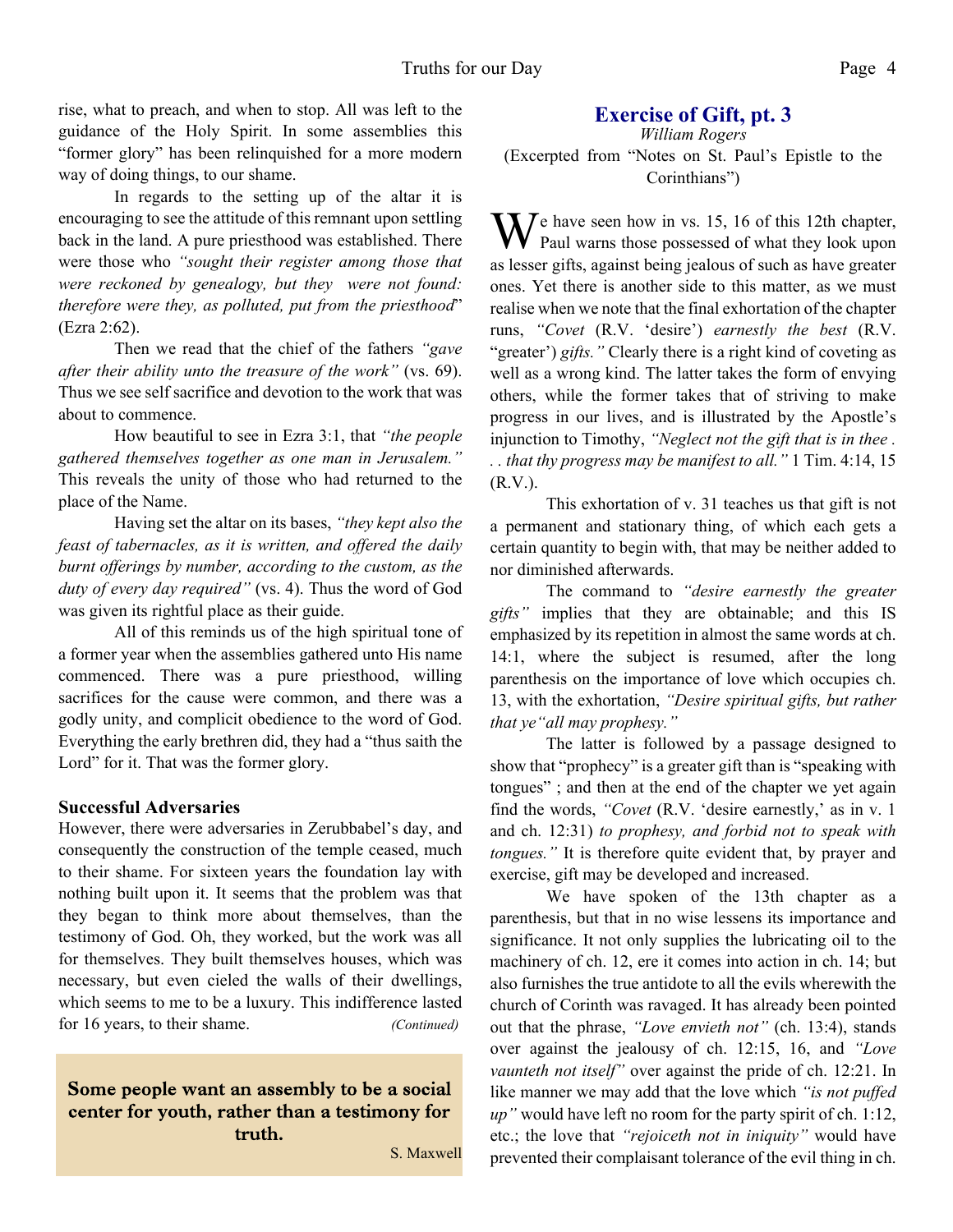5; the love which *"suffereth long and is kind"* would have hindered the lawsuits with their brethren of ch. 6; the love that *"seeketh not her own"* would never trample on the consciences of fellow-believers as in ch. 8; and the love which *"doth not behave itself unseemly"* would have put a bar on both the forwardness of certain women and the drunkenness of ch. 11. Moreover, this same many-sided love would, if we possessed it, solve most of our present day assembly troubles; because truehearted love for our Lord and for His people would find a way out of them all.

Indeed it is of interest to note that the term "a way," which we have just now used, is the very one with which love is introduced in our passage. To the exhortation, *"Desire earnestly the greater gifts"* (ch. 12:31, R.V.), is added, *"And a still more excellent WAY show I unto you."* Mark, it is not "a more excellent thing," but "a more excellent way."

Paul does in the 13th chapter prove clearly that, both in importance and in permanence, love is a greater thing than the greatest of the gifts: but his first aim is rather to point out that love is the most excellent WAY to discover which really is the greater gift; to attain to it when discovered: and to exercise it when attained. If I have love, I will judge the greater gift to be that one which will help and profit God's people most. I shall, for example, at once agree that *"greater is he that prophesieth than he that speaketh with tongues"*: because my aim will be, not selfglorification, but *"that the church may receive edifying."* Nay more, I shall count it *"greater" to be able to speak "five words"* that will reach the hearts and consciences of the saints, than to have the ability to put together "ten thousand" great swelling words of vanity that will not.

Furthermore, I shall realize that the absence of this love would render useless any gift I might possess. I shall say with the Apostle that, though I could speak with all the eloquence and ability of men and angels, unless I have love I am become as sounding brass or a tinkling cymbal: that though I should excel in the gifts of prophecy, knowledge, and faith, without the love I would be nothing: that though I should display the utmost zeal in giving away all my property, and even suffering the loss of life Itself, apart from love it all would profit me nothing. That is to say, I would be of no value, either to the saints (v. l), or in God's sight (v. 2), or to myself (v. 3). For after all, most of these things Which are enumerated in vs. 1. 3, are such as might lend themselves to ostentation and display, unless under the control of the love hich gives to them their real value.

In the latter part of ch. 13 we have the permanence of love contrasted with the temporary character of the gifts.

Love, and its sister graces, faith and hope, will ever "abide" (v. 13) ; but the gifts will be superseded *"when that which is perfect is come, "* when we see *"face to face"* instead of *"in a mirror,"* when *"we know even as we are known."* Personally, I have no doubt that all these expressions take us beyond the coming of the Lord; though I am aware that some hold otherwise, and apply some or all of them to a time then shortly to arrive, when the New Testament Scriptures would be complete.

But in the first place, any careful reading of the passage will show that only one terminus is before the writer's mind, though expressed in these three differing forms, and that therefore all three bear the same reference. Once this is granted, I can only say that any student of the verses who is able to persuade himself that we today, even with the completed Scriptures in our hands, *"see face to face,"* and *"know even as we are known,"* whereas our brother Paul was only able to see *"in a glass darkly,"* is welcome to his opinion.

But let the passage be placed alongside the parallel one an the gifts in Eph. 4; and it should at once be evident that the same goal is in view in both: and that the, terminus which is here described as *"when that which is perfect is come,"* and seeing *"face to face,"* and knowing *"even as also we are known,"* is the very same which is there spoken of as attaining unto *"the unity of the faith, and the knowledge of the Son of God, unto a perfect man, unto the measure of the stature of the fulness of Christ"* (Eph. 4:13). And this state of things, most of us will agree, is not what we see around us to-day.

God governed the world well before we came into it, and He will be at no loss when we are removed. He has taken better care of our past and secured better results for the present than we have deserved; why should we be anxious about the future? A. B. Simpson

#### **"The Righteous Lord Loveth Righteousness"** *Joel Portman*

Having seen that believers live in a world characterized<br>by unrighteousness, it is no wonder that God's Word by unrighteousness, it is no wonder that God's Word requires that those who know a Righteous Lord also manifest righteousness in their lives. Since this is His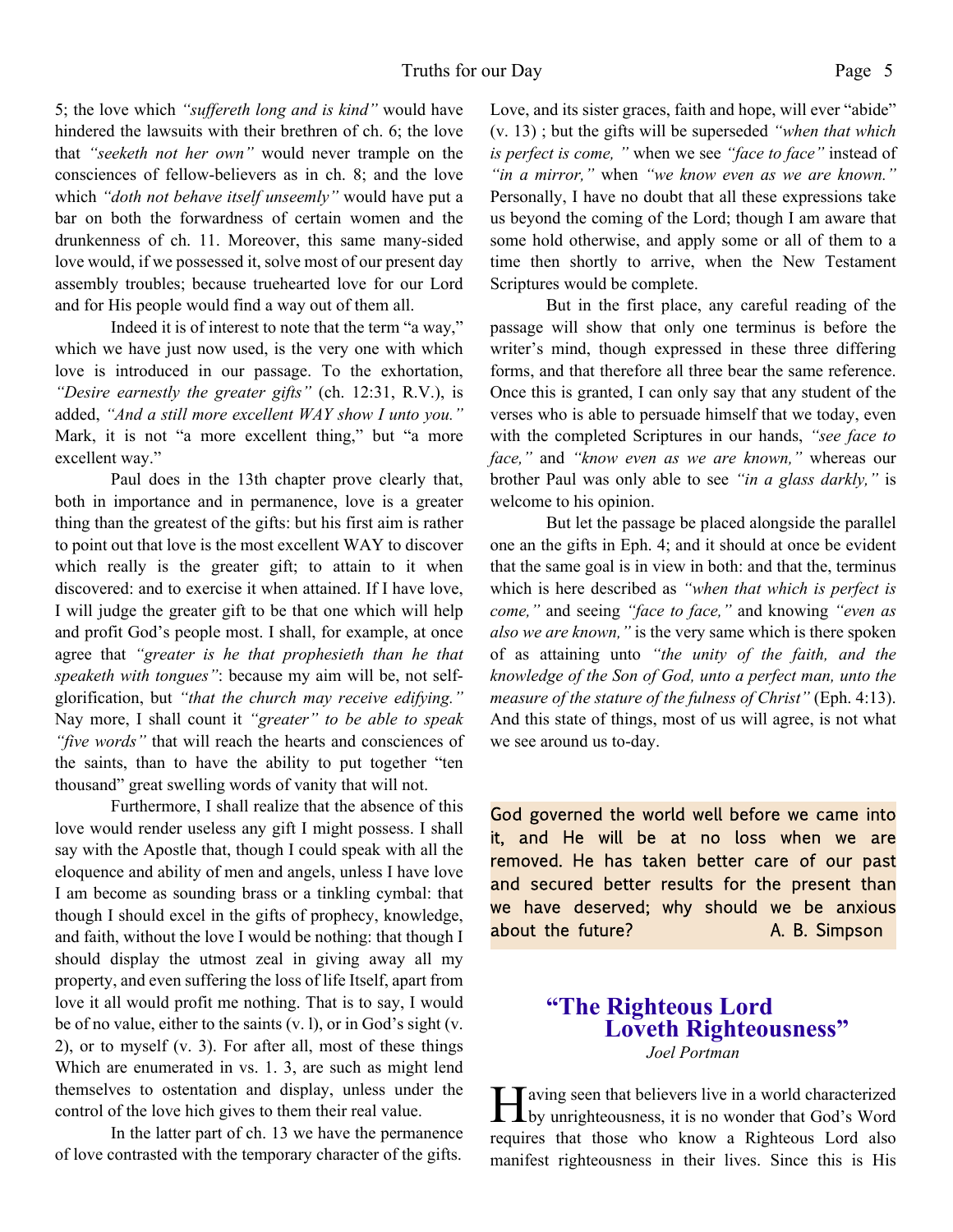standard to which God is working universally and which governs all His actions, those who move in fellowship with Him and who anticipate that accomplished purpose should be governed by that characteristic as well.

The position that believers occupy is that of a reckoned righteousness, declared by God and based on the one righteous act of the Lord Jesus (Rom. 5:18-19). This position has not been gained or merited by self-efforts, be they religious or moral, but is a judicial declaration by God in view of the justifying work of the Savior on our behalf. Mr. W. E. Vine says ("Dictionary of New Testament Words") that "This righteousness is unattainable by obedience to any law, or by any merit of man's own, or any other condition than that of faith in Christ....The man who trusts in Christ becomes 'the righteousness of God in Him,' 2 Cor. 5:21, i.e., becomes in Christ all that God requires a man to be, all that he could never be in himself." That declaration has not made us practically righteous , but it has placed the believer in Christ in a justified position and has instilled in him the desire to be righteous and do righteousness in his life as a response. It is the result of the indwelling presence of the Holy Spirit, who is the "Spirit of holiness," (Rom. 1:4). Again Mr. Vine says, "The faith thus exercised brings the soul into vital union with God in Christ, and inevitably produces righteousness of life, that is, conformity to the will of God."

#### **Mentions of Two Righteous Men: Noah vs. Lot**

Noah is the first man who was identified as a righteous man (Gen. 6:9, 7:1) and this is the more remarkable when we consider the conditions under which he lived. He was living under very unrighteous, ungodly conditions of his world, not much different, possibly, from what we experience in our world today. Enoch was also a man who walked with God, and though it is not stated concerning him, he was obviously a righteous man who displayed a marked contrast with the world conditions. Amos 3:3 declares, *"How can two walk together except they be agreed,"* and he was walking in fellowship with a righteous Lord, as was Noah.

It's obvious that these men erase any possibility of one being able to plead that their environment, be it family, work place, neighborhood or society in general, is the reason why they do not live a righteous life before God, doing His will and manifesting practical obedience. Not only was Noah a righteous man, as God also declared Lot to be so in the wicked environment of Sodom (2 Pet. 2:7) but Noah was also a "preacher of righteousness," (2:5). Lot's righteousness was known only to God and he failed to have any impact on those who knew him. Noah's was manifest to all, whatever was the means by which he might have preached righteousness, i.e., by word or by life, or by both. The use of the word "preacher," meaning a public herald speaking with authority as in 1 Tim. 2:7, 2 Tim. 1:11, seems to indicate that his testimony of righteousness involved his public declaration against the unrighteousness of those around him, prediction of God's righteous judgment against them, and his proclamation of what God expected to see in them. For this to be true and to have any weight, it required that he live a righteous life himself. It isn't the environment in which we live that will determine personal righteousness, but the fear of the Lord. Proverbs has more to say about "the fear of the Lord," than any other book of the Old Testament, and its positive results and virtues are clearly emphasized (Prov. 1:7, 29; 2:5; 9:10; 16:6). We notice that Prov. 1:29 teaches that the fear of the Lord is a choice to be made. So it seems that Noah was motivated more than Lot by that fear, rather than the fear of men. He found grace (favor) in the eyes of the Lord (Gen. 6:8) which was far more important than finding favor with men. Lot obtained mercy from God and was personally delivered from Sodom's overthrow. It is true that his righteous soul was vexed with their filthy manner of life, but that was inward and not outwardly expressed. It seems clear from God's commentary on the two men in Peter's second epistle, that a believer can determine to live according to one or the other pattern, either seeking to accommodate himself to the world as much as possible so as to be hidden among them, or to live boldly and without compromise for God and His Word. Which one represents the character of our lives? Sadly, so many believers today are living lives that fail to measure up to the standard of righteousness that the Lord desires to see in us.

We see that Noah was called a man who was *"perfect in his generations,"* (Gen. 6:9). Another has translated this as "blameless" and it is defined as complete, whole, sound, having integrity. We also learn that it implies what is complete or entirely in accord with truth and fact (Brown, Driver, Briggs, "Hebrew Definitions"). It is a word also linked with righteousness in Prov. 11:5: *"The righteousness of the perfect shall direct his way, but the wicked shall fall by his own wickedness."* It likely implies at the least that Noah was a man who stood apart from the idolatrous practices of his day so that he wasn't guilty of the conditions mentioned in vs. 5. We note that the expression, Noah's generations, likely refers to his contemporaries among whom he lived, so again it emphasizes that he maintained a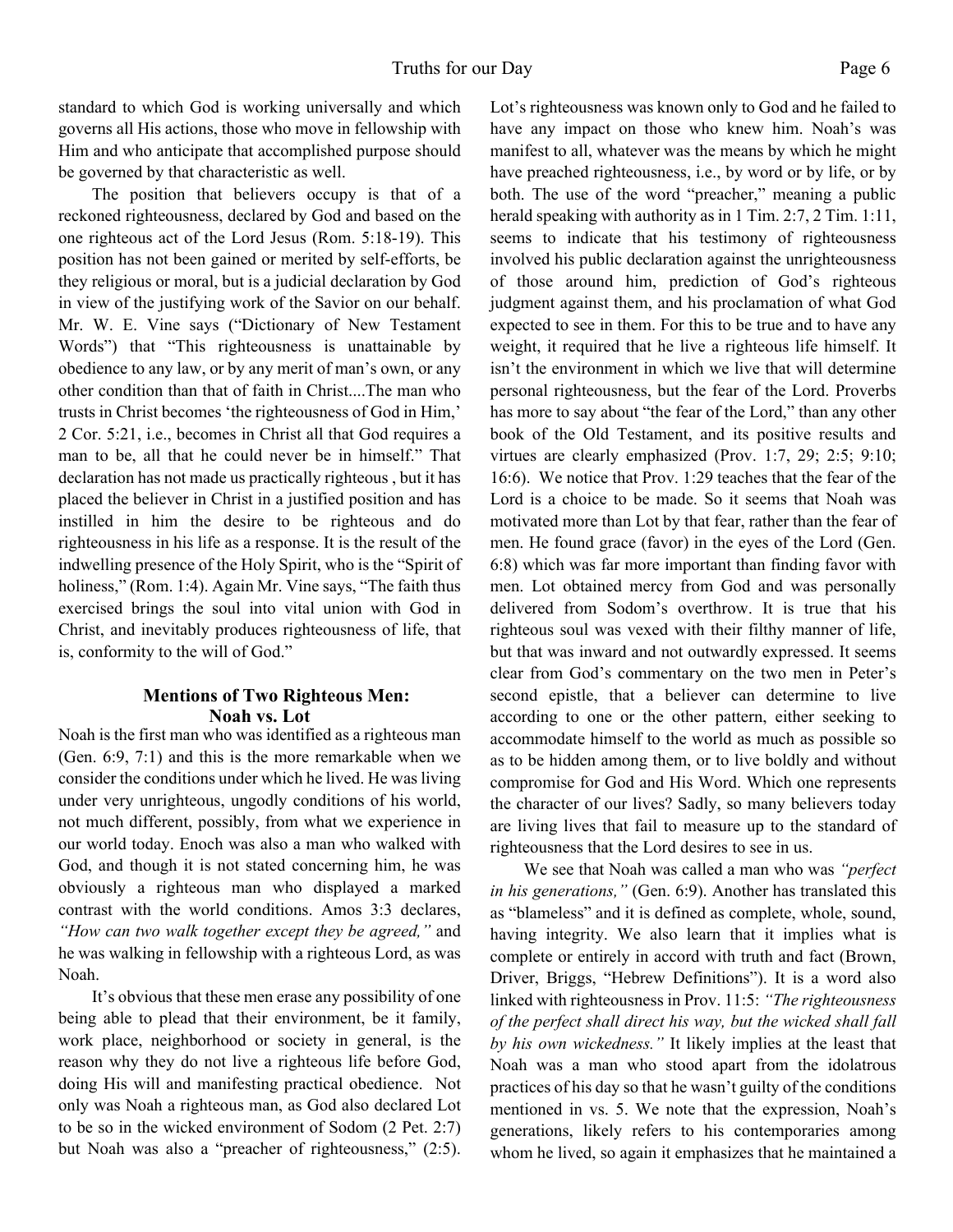testimony that God recognized as being distinct from others. We know of those who, seeking to avoid the reproach of bearing testimony for Christ, seek to walk with "one foot in the world and the other in the Christian life," and this always results in failure and ruin. It is a dishonor to Christ as well, in view of all that He suffered for us. The devil is always seeking to turn men from the truth to prevent their salvation, and having failed that, he will try to prevent believers from living lives wholly devoted to Christ and obedient to His Word. The world loves compromise, yet it will despise any Christian who lives like Lot and then tries to reprove it for unrighteousness.

Noah, rather than Lot, is in the chapter of those who triumphed by faith (Heb. 11) and we note that it was without following the law of Moses or the ritual of religious ceremonialism. Rather it was by faith, which formed the basis of his life of communion with God and caused his response to God's command. *"Therefore by the deeds of the law shall no flesh be justified in His sight"* (Rom. 3:20). The law couldn't make a man righteous positionally, neither could it empower a person to live righteously! (Rom. 8:4, 10, Phil. 3:9). It could condemn unrighteousness and prove one to be guilty of sin, but it couldn't make anyone righteous.

We might also note that Noah's righteousness was the reason why he was preserved through the flood, escaping that universal judgment; he believed God and acted accordingly. Such faith demonstrated in personal righteousness and obedience will also preserve a child of God from being swallowed up in the ruin that would otherwise result, though his eternal salvation is secured if truly saved. It is the man who built his house on the rock in Matt. 7, who survived the storm, wind, flood, and all that would represent the elements of judgmental destruction or severe trial, and he is equated with those who hear and DO the word of God. Obedience to divine truth always has its rewards, both in this life and the next. Lot was delivered out of the overflow of Sodom, but he lost everything that he counted precious in his life. He was as one *"saved, yet so as by (through the) fire,"* (1 Cor. 3:15).

Lot's righteousness resulted in his personal preservation from Divine judgment, but he was unable to save others or influence them in the right. Noah's righteousness saved his entire family, the human race, the line of the Messiah, and the animal life of earth, and it condemned the world for its unrighteousness. It also resulted in him becoming *"heir of the righteousness which is by faith,"* (Heb. 11:7). What great results are produced from genuine, expressed righteousness!

#### **Other Examples of Righteous Men**

Other men in the Old Testament were marked by righteousness, and their lives give us examples of what it means to be righteous before God. Job was a righteous man who suffered (in his mind) unrighteously, based on what he knew of what those of that character deserved. The word in various forms that is translated "righteous" is found more in Job than other books, (according to some). Daniel was marked by righteousness, especially as we understand the original word to carry the meaning of genuine loyalty. He was intensely and unwaveringly loyal to the Lord, even in a far-off land of captivity. He resolved and committed himself to a manner of life that unceasingly avoided any contamination or defilement. He was rewarded as a result in being promoted above all others who were his peers. Others were truly righteous before God, even though possibly not identified as such. Zacharias and Elizabeth (Luke 1:6) were both righteous before God with a life that was marked by obedience and blamelessness regarding God's Word. The pattern believers in the New Testament era were marked by integrity, faithfulness to the Lord, and righteous living. That pattern was continued through the history of the church ever since the beginning, even when it resulted in suffering because of it; God's faithful people manifest His character by how they live.

#### **Principles of Righteousness**

Girdlestone ("Old Testament Synonyms") states that the original word in the Hebrew language for righteousness signifies "to be stiff or straight," and "it implies conformity with the line or rule of God's law." The theme of the requirement of righteousness for one to know fellowship with God is the theme of Scripture, and it is emphasized in Proverbs, with the warnings against any form of life that is dishonest, immoral, or in any way untrue to the Word of God (Prov. 2:7,20, 10:3, etc.). It is linked with true wisdom, and is one result of wisdom's work in an individual. God's desire for His people presently is that they live righteous lives. That indicates that they must turn away from evil or wrong in any form, knowing that it is contrary to His righteous standard.

Righteousness in the life is a characteristic of the new birth in John's first epistle (1 Jn. 2:29, 3:7, 10). In each of these cases the emphasis is on "doeth righteousness," which indicates the characteristic of the life, not the standing reckoned by faith. Peter exhorts believers to *"live unto righteousness"* (1 Pet. 2:24) and commends them for suffering for "righteousness sake," (1 Pet. 3:14). 2 Tim. 3:16 teaches that the inspired Scriptures are given to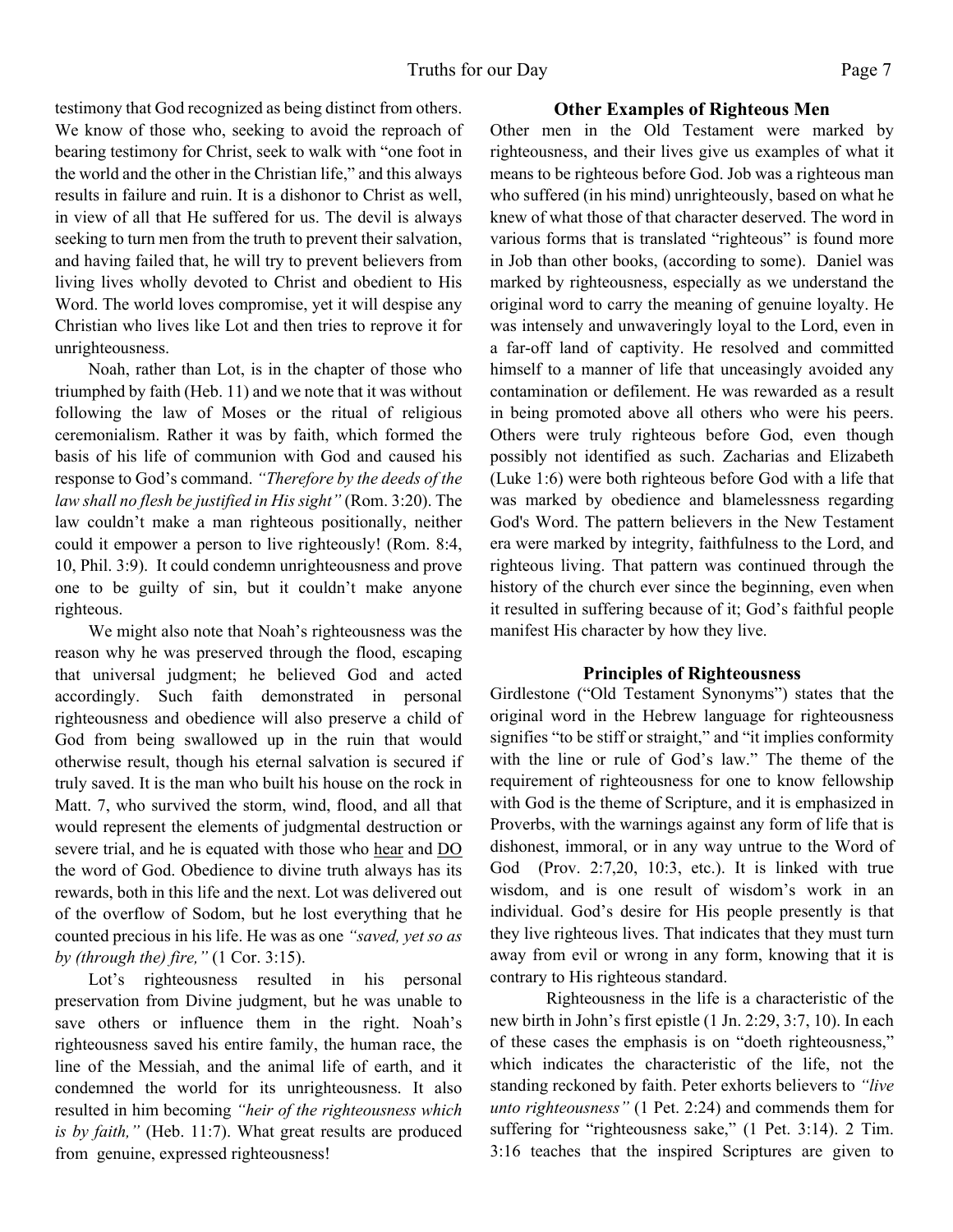because they are *"profitable for doctrine, for reproof, for correction, for instruction in righteousness,"* thus guiding a Christian in the principles that will produce a correspondingly righteous life. It is the standard of God's Word that clearly instructs us in the life that is pleasing to the Lord. That same inspired Scripture reveals the perfect standard of righteousness seen in a Man, and that is in the life of our blessed Savior and Lord. Occupation with Him will always produce a corresponding character in us, taking the truth of 2 Cor. 3:18 in this way that beholding Him (no doubt as the glorified Man in heaven), we are *"changed into the same image from glory to glory, even as by the Spirit of the Lord."*

This is the standard that the Lord expects in us and which brings pleasure to His heart. It represents the reality of Christian profession, preserves one from evil and maintains him in a pathway of life that will bring eternal reward in future. May this move our hearts to seek to manifest a clear, unmistakable fidelity to our Lord and show it by obedience to His Word.

**"Preaching is not a profession, and a preacher is not the product of the schools. The first requisite for preaching is a divine commission; God's call laughs at human qualification. If Paul was called for His learning and eloquence, why was Peter called, with his ignorance and brogue? Paul answers for both: "not of men, neither by men," that the gospel be not the "wisdom of man's words."**

#### **Jonah: The Miracle, Part 7** *Steve Walvatne*

*"Now the Lord had prepared a great fish to swallow up Jonah. And Jonah was in the belly of the fish three days and three nights…And the Lord spake unto the fish, and it vomited Jonah upon the dry land"* (Jonah 1:17; 2:10).

Jonah is a book of miracles. Every chapter describes the marvelous works of God in relation to the prophet. We onah is a book of miracles. Every chapter describes the read of a Mighty Crest and a Monstrous Creature, of Miraculous Conversion and Momentary Compassion, but Jonah's experience with the "great fish" outshines everything. It has intrigued readers for centuries and been identified by the Lord Jesus as "the sign of the prophet Jonas" (Matt. 12: 39; 16:4; Lk. 11:29-30). For that reason, we entitle it "The Miracle," and will approach it under three headings, noting how Jonah was (1) Swallowed by the Fish, (2) Sustained in the Fish, and (3) Surrendered by the Fish.

#### **Swallowed by the Fish**

Not since verse 4 have we had a direct statement concerning Jehovah. After hurling a "great wind" at the sea, He remains out of sight until Jonah himself is thrown overboard. Then the scene turns solemnly ironic, for instead of Jonah going at God's command to catch "fish" (Matt. 4:19) in a great city, the Lord commands a great fish to catch Jonah. The mariners undoubtedly thought Jonah had plunged to a watery grave, but unknown to them, the Lord's purpose was not to drown Jonah, but discipline him, that he might be serviceable again.

Others' impressions are often mistaken. Conclusions are regularly drawn as to why this or that occurred in another's life, and some go so far as to prophesy an outcome. But God's purposes with His people are not laid out for all to see. Not a single crewmember foresaw the outcome of God's dealings with Jonah and neither did the prophet himself. *"Whatsoever the Lord pleased, that did He in heaven, and in earth, in the seas, and all the deep places"* (Ps. 135:6). Many times, chastised souls marvel at the goodness of God in the end, causing them to utter, *"He hath not dealt with us after our sins; nor rewarded us according to our iniquities"* (Ps. 103:10). Jonah's recollections of this harrowing experience likely stirred similar thoughts in his own soul.

 We read the Lord "had prepared" a great fish. "Appointed" or "assigned" are preferable to "prepared" since this wasn't a case of new creation, but of divine communication. The fish was directed by God to a specific boat on the sea, and there employed to retrieve an endangered individual at just the right moment. The Lord's disciples "marveled" that "even the wind and the sea obey Him," (Matt. 8:27), yet here we go deeper, and witness Jehovah's sovereignty over creatures dwelling in the darkest recesses of those seas.

 This fish was "appointed" or "assigned," but we shouldn't diminish God's handiwork in transforming it into a suitable vessel for human transportation. The One that prepared a garden for Adam prepared this fish for Jonah, though the two surroundings could not have been starker. Little profit is gained in trying to identify the species of fish since Scriptures are silent on that point. We know, howev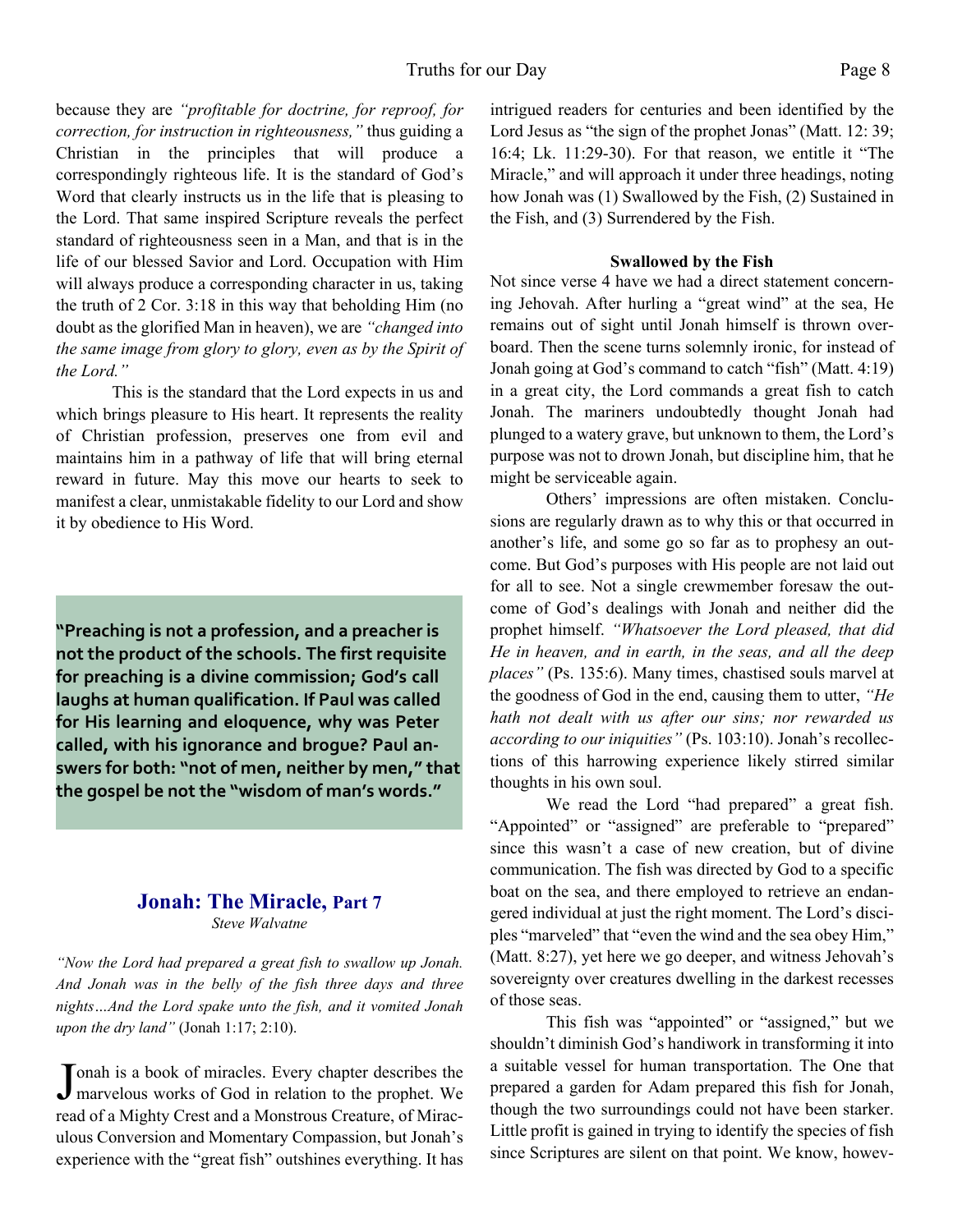er, that the description "whale" in Matthew 12:40 is not accurate, and is better translated "sea monster" or "huge fish."

Skeptics scoff at the account here, while others turn to *"science falsely so-called"* (1 Tim. 6:20) for an explanation, but those who know the inspired record's Author, see no ground for doubt. After all, isn't *"so great salvation"* (Heb. 2:3) a far more stupendous work then the appointment of a great fish? The spiritual insight of a poor, illiterate woman is frequently quoted and rightly so. She said, "If it were written that Jonah swallowed the fish, instead of the fish swallowing Jonah, I should believe it simply because it was written." That's not gullibility, but unwavering faith at Scripture's infallibility.

 The fish was to "swallow up" Jonah. "It is appropriate," writes Malcolm Horlach, "that a chapter which commenced with a reference to a man who would not open his mouth at God's command should conclude with a reference to a marine creature which would!" ("The Minor Prophets-Their Relevance for Today: Jonah"). Jonah's assignment and that of the fish were both missions of mercy, and each was used as a voice to Israel (Matt. 12:40-41). God particularly turned the prophet's "swallowing up" into a type of the Saviour's forthcoming death. This didn't mean, however, that Jonah had to literally die in the sea (as some assert), any more than Isaac's being bound to the altar demanded his death if he was to typify Christ's sacrifice. Noah sailed over the waters of judgment in a SUITED CRAFT, Israel walked through them on a SANDY CAUSE-WAY, and Jonah passed under them in a SEA CREATURE, but our Saviour found no refuge. He, the great Antitype, bore its awful turbulence at Calvary – the place Samuel Francis eloquently described, as "Mercy's vast, unfathomed sea."

But Jonah's failure also pictured the results of Israel's rebellion. They were "swallowed up" by Gentile nations, and remain so, until a future time of restoration and joy (Lam. 2:5; Hos. 8:8; Ezek. 28:25-26). In his book, "A Durable Peace," Israeli Prime Minister Benjamin Netanyahu, related his conversation with China's President Zian Zemin in 1999. The Chinese leader alluded to their people as two of the oldest civilizations on earth. Netanyahu agreed, adding India to the list. Jaws dropped, however, when the Chinese and Indian populations (1.2 billion and 1 billion respectively) were set alongside that of Jews worldwide (12 million). Zemin wondered what happened and Netanyahu responded, "…The Chinese kept China; the Indians kept India; but we Jews lost our land and were dispersed to the four corners of the earth. From this sprang all our calamities, culminating in our greatest catastrophe in the twentieth century [the holocaust]. This is why for the last two thousand years we have been trying to retrieve our homeland and recreate our independent state there."

#### **Sustained in the Fish**

The fish carried Jonah three days and three nights. For it to sustain him, the fish's internal atmosphere and digestive juices had to be altered by divine power. Still, what a horrific sanctuary! "The man found himself in a place dark as pitch," wrote Charles Reade ("A Study of Jonah"), and John Broad adds, "The preservation of the prophet in this dark and filthy cell can only be ascribed to the interposition of the Almighty" ("Lectures on Jonah").

The Lord brought Jonah to the edge of life that he might comprehend the folly of running from God. No luxury liner whisked him home and no crowds thronged his way. Having left Jehovah in the belly of a boat, he was commandeered home in the belly of a beast, amid austere surroundings and complete solitude. The Lord showed mercy, but He wasn't indulgent. Sin never merits sympathy or pampering, but ruthless rebuke, for *"sin is lawlessness"* (1 Jn. 3:4, JND). There cannot be full recovery as long as wayward souls blame God or wallow in self-pity. Sin must be faced frankly and Jonah's confined quarters were conducive to just such correction.

 For three days and three nights, the fish kept Jonah alive. We know from Hebrew reckoning, that parts of a day constitute a whole, so that neither Jonah, nor the Saviour was in their respective graves a full 72 hours. Rather, the time interred consisted of one full day with parts of the preceding and succeeding days included, making three days and three nights. No definite hours are given, which casts greater emphasis on the number three. Jonah's time in the fish was a sign of Christ's three days and three nights in the grave – He being resurrected on the "third day" (1 Cor. 15:4). "Three" signified heaven's approbation of the Son and the mighty power of the godhead (Three in One) in raising Him from the grave.

In Jonah's case, however, "three" might suggest something more. When Joseph and Mary left Jerusalem in Luke 2, they traveled a day's journey, mistakenly "supposing" that the Lord Jesus was in their company. As brethren often note, it took the sorrowing couple three days (v.46) to find Him again, leaving a lasting principle for us, that the way back generally takes longer than the journey away. Jonah's flight after "paying the fare" may have equaled that of Joseph and Mary. If so, the trek back took three times longer. Sadly, many of us know through experience, the